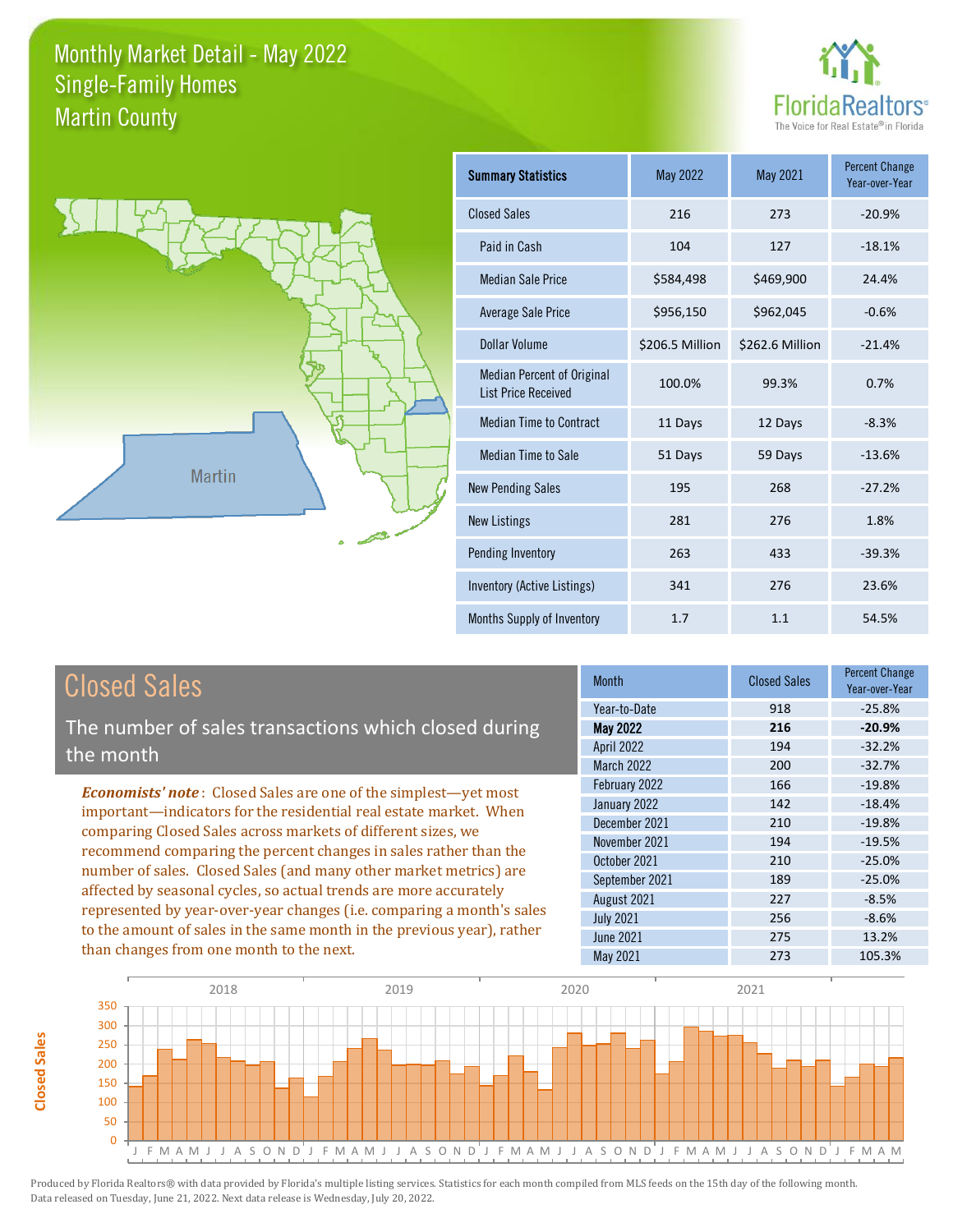this statistic should be interpreted with care.



98 21.0%

| <b>Cash Sales</b>                                                              | <b>Month</b>      | <b>Cash Sales</b> | <b>Percent Change</b><br>Year-over-Year |
|--------------------------------------------------------------------------------|-------------------|-------------------|-----------------------------------------|
|                                                                                | Year-to-Date      | 458               | $-16.3%$                                |
| The number of Closed Sales during the month in which                           | <b>May 2022</b>   | 104               | $-18.1%$                                |
| buyers exclusively paid in cash                                                | <b>April 2022</b> | 115               | $-7.3%$                                 |
|                                                                                | <b>March 2022</b> | 105               | $-27.1%$                                |
|                                                                                | February 2022     | 57                | $-27.8%$                                |
|                                                                                | January 2022      | 77                | 5.5%                                    |
| <b>Economists' note:</b> Cash Sales can be a useful indicator of the extent to | December 2021     | 83                | $-5.7%$                                 |
| which investors are participating in the market. Why? Investors are            | November 2021     | 89                | $-3.3%$                                 |
| far more likely to have the funds to purchase a home available up front,       | October 2021      | 91                | $-15.0%$                                |
| whereas the typical homebuyer requires a mortgage or some other                | September 2021    | 71                | 10.9%                                   |
| form of financing. There are, of course, many possible exceptions, so          | August 2021       | 113               | 41.3%                                   |

July 2021



# Cash Sales as a Percentage of Closed Sales

The percentage of Closed Sales during the month which were Cash Sales

*Economists' note* : This statistic is simply another way of viewing Cash Sales. The remaining percentages of Closed Sales (i.e. those not paid fully in cash) each month involved some sort of financing, such as mortgages, owner/seller financing, assumed loans, etc.

| Month             | Percent of Closed<br>Sales Paid in Cash | <b>Percent Change</b><br>Year-over-Year |
|-------------------|-----------------------------------------|-----------------------------------------|
| Year-to-Date      | 49.9%                                   | 12.9%                                   |
| <b>May 2022</b>   | 48.1%                                   | 3.4%                                    |
| April 2022        | 59.3%                                   | 36.6%                                   |
| <b>March 2022</b> | 52.5%                                   | 8.2%                                    |
| February 2022     | 34.3%                                   | $-10.2%$                                |
| January 2022      | 54.2%                                   | 29.0%                                   |
| December 2021     | 39.5%                                   | 17.6%                                   |
| November 2021     | 45.9%                                   | 20.2%                                   |
| October 2021      | 43.3%                                   | 13.4%                                   |
| September 2021    | 37.6%                                   | 48.0%                                   |
| August 2021       | 49.8%                                   | 54.2%                                   |
| <b>July 2021</b>  | 38.3%                                   | 32.5%                                   |
| June 2021         | 42.9%                                   | 22.6%                                   |
| May 2021          | 46.5%                                   | 54.5%                                   |

June 2021 118 38.8%

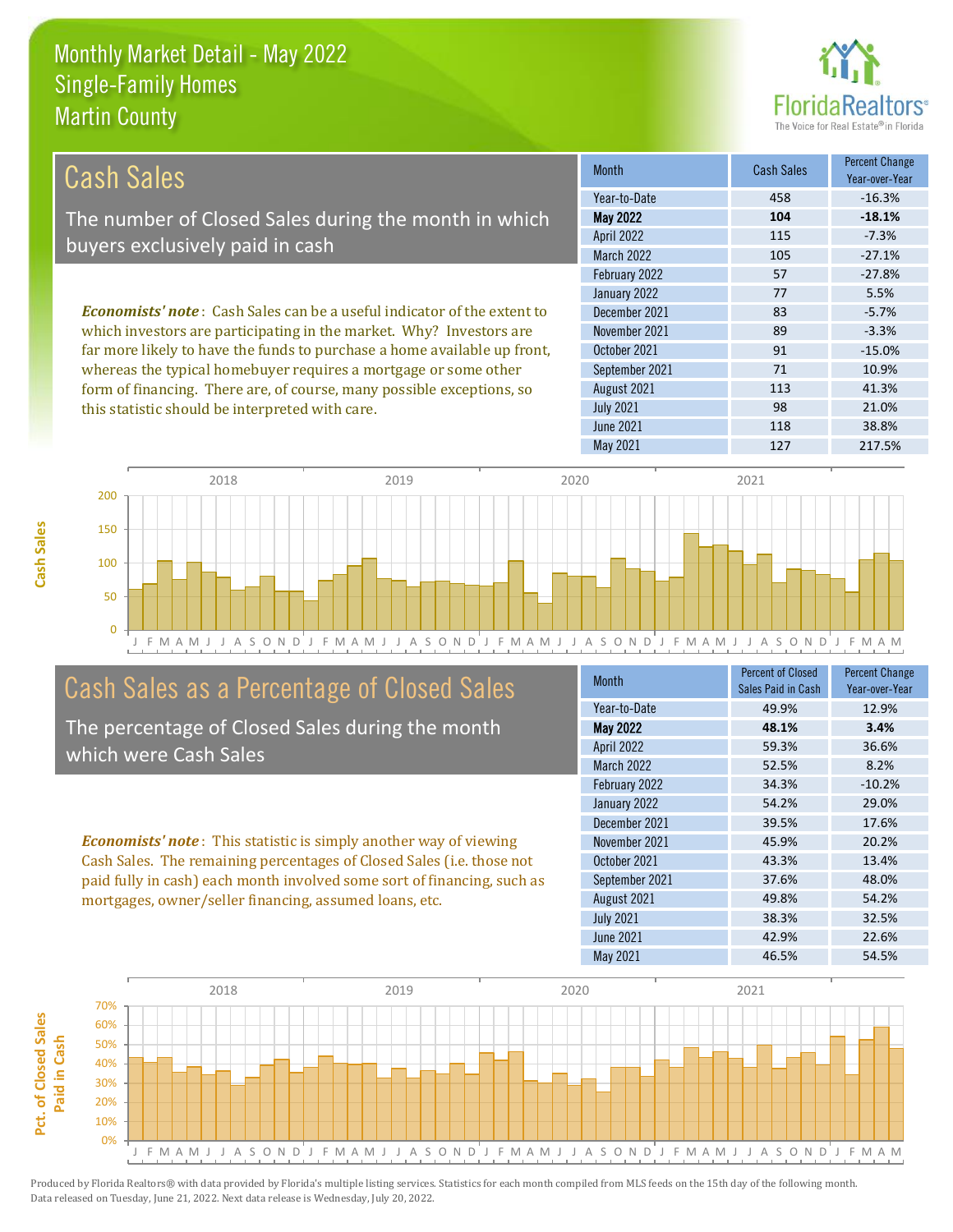

| <b>Median Sale Price</b>                                                  | <b>Month</b>      | <b>Median Sale Price</b> | <b>Percent Change</b><br>Year-over-Year |
|---------------------------------------------------------------------------|-------------------|--------------------------|-----------------------------------------|
|                                                                           | Year-to-Date      | \$565,500                | 22.9%                                   |
| The median sale price reported for the month (i.e. 50%                    | <b>May 2022</b>   | \$584,498                | 24.4%                                   |
| of sales were above and 50% of sales were below)                          | <b>April 2022</b> | \$619,900                | 26.5%                                   |
|                                                                           | March 2022        | \$555,000                | 13.5%                                   |
|                                                                           | February 2022     | \$522,500                | 24.4%                                   |
| <b>Economists' note</b> : Median Sale Price is our preferred summary      | January 2022      | \$523,175                | 16.3%                                   |
| statistic for price activity because, unlike Average Sale Price, Median   | December 2021     | \$569,500                | 42.4%                                   |
| Sale Price is not sensitive to high sale prices for small numbers of      | November 2021     | \$549,500                | 28.0%                                   |
| homes that may not be characteristic of the market area. Keep in mind     | October 2021      | \$495,000                | 19.2%                                   |
| that median price trends over time are not always solely caused by        | September 2021    | \$455,000                | 12.2%                                   |
| changes in the general value of local real estate. Median sale price only | August 2021       | \$495,000                | 16.5%                                   |
| reflects the values of the homes that sold each month, and the mix of     | <b>July 2021</b>  | \$475,500                | 16.7%                                   |
| the types of homes that sell can change over time.                        | June 2021         | \$490,000                | 19.5%                                   |
|                                                                           | May 2021          | \$469,900                | 28.7%                                   |



# Average Sale Price

The average sale price reported for the month (i.e. total sales in dollars divided by the number of sales)

*Economists' note* : Usually, we prefer Median Sale Price over Average Sale Price as a summary statistic for home prices. However, Average Sale Price does have its uses—particularly when it is analyzed alongside the Median Sale Price. For one, the relative difference between the two statistics can provide some insight into the market for higher-end homes in an area.

| Month             | <b>Average Sale Price</b> | <b>Percent Change</b><br>Year-over-Year |
|-------------------|---------------------------|-----------------------------------------|
| Year-to-Date      | \$937,444                 | 6.9%                                    |
| May 2022          | \$956,150                 | $-0.6%$                                 |
| April 2022        | \$959,867                 | $-7.3%$                                 |
| <b>March 2022</b> | \$764,243                 | $-9.4%$                                 |
| February 2022     | \$1,012,925               | 40.8%                                   |
| January 2022      | \$1,034,061               | 42.1%                                   |
| December 2021     | \$960,747                 | 54.1%                                   |
| November 2021     | \$709,734                 | 10.0%                                   |
| October 2021      | \$713,767                 | 14.4%                                   |
| September 2021    | \$641,592                 | 21.9%                                   |
| August 2021       | \$852,768                 | 29.3%                                   |
| <b>July 2021</b>  | \$679,242                 | 7.1%                                    |
| <b>June 2021</b>  | \$790,716                 | 10.3%                                   |
| May 2021          | \$962,045                 | 84.7%                                   |



**Average Sale Price**

**Average Sale Price**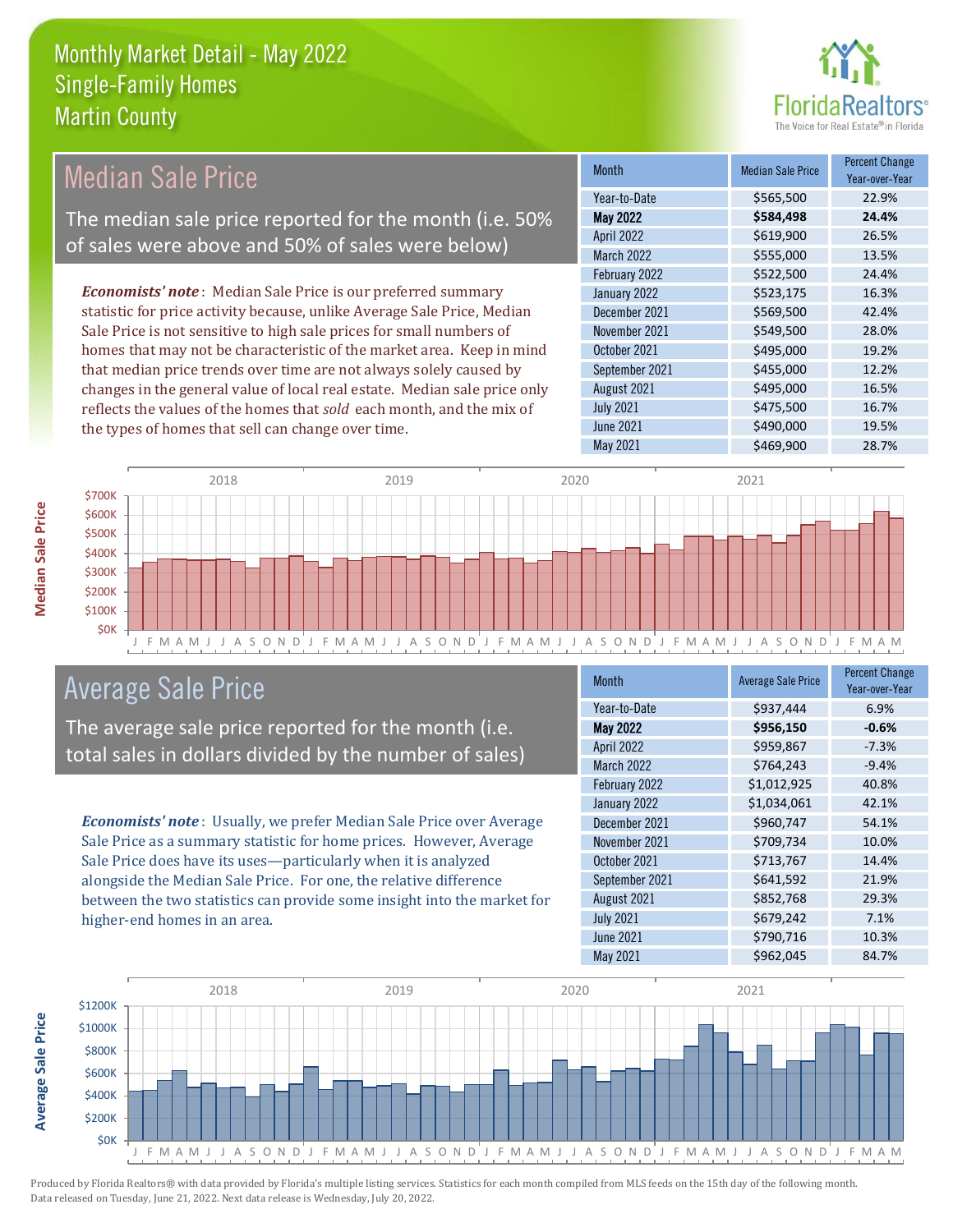

### Dollar Volume

The sum of the sale prices for all sales which closed during the month

*Economists' note* : Dollar Volume is simply the sum of all sale prices in a given time period, and can quickly be calculated by multiplying Closed Sales by Average Sale Price. It is a strong indicator of the health of the real estate industry in a market, and is of particular interest to real estate professionals, investors, analysts, and government agencies. Potential home sellers and home buyers, on the other hand, will likely be better served by paying attention to trends in the two components of Dollar Volume (i.e. sales and prices) individually.

| <b>Month</b>      | Dollar Volume   | <b>Percent Change</b><br>Year-over-Year |
|-------------------|-----------------|-----------------------------------------|
| Year-to-Date      | \$860.6 Million | $-20.7%$                                |
| <b>May 2022</b>   | \$206.5 Million | $-21.4%$                                |
| <b>April 2022</b> | \$186.2 Million | $-37.1%$                                |
| March 2022        | \$152.8 Million | $-39.0%$                                |
| February 2022     | \$168.1 Million | 12.9%                                   |
| January 2022      | \$146.8 Million | 16.0%                                   |
| December 2021     | \$201.8 Million | 23.5%                                   |
| November 2021     | \$137.7 Million | $-11.5%$                                |
| October 2021      | \$149.9 Million | $-14.2%$                                |
| September 2021    | \$121.3 Million | $-8.6%$                                 |
| August 2021       | \$193.6 Million | 18.4%                                   |
| <b>July 2021</b>  | \$173.9 Million | $-2.1%$                                 |
| <b>June 2021</b>  | \$217.4 Million | 24.9%                                   |
| May 2021          | \$262.6 Million | 279.2%                                  |



# Median Percent of Original List Price Received

The median of the sale price (as a percentage of the original list price) across all properties selling during the month

*Economists' note* : The Median Percent of Original List Price Received is useful as an indicator of market recovery, since it typically rises as buyers realize that the market may be moving away from them and they need to match the selling price (or better it) in order to get a contract on the house. This is usually the last measure to indicate a market has shifted from down to up, so it is what we would call a *lagging* indicator.

| <b>Month</b>      | Med. Pct. of Orig.<br><b>List Price Received</b> | <b>Percent Change</b><br>Year-over-Year |
|-------------------|--------------------------------------------------|-----------------------------------------|
| Year-to-Date      | 100.0%                                           | 2.5%                                    |
| May 2022          | 100.0%                                           | 0.7%                                    |
| April 2022        | 100.0%                                           | 1.1%                                    |
| <b>March 2022</b> | 100.0%                                           | 2.4%                                    |
| February 2022     | 100.0%                                           | 3.8%                                    |
| January 2022      | 98.4%                                            | 1.4%                                    |
| December 2021     | 98.6%                                            | 1.4%                                    |
| November 2021     | 98.3%                                            | 1.9%                                    |
| October 2021      | 98.8%                                            | 3.2%                                    |
| September 2021    | 98.2%                                            | 1.6%                                    |
| August 2021       | 98.7%                                            | 3.2%                                    |
| <b>July 2021</b>  | 100.0%                                           | 4.9%                                    |
| June 2021         | 98.7%                                            | 4.4%                                    |
| May 2021          | 99.3%                                            | 4.7%                                    |

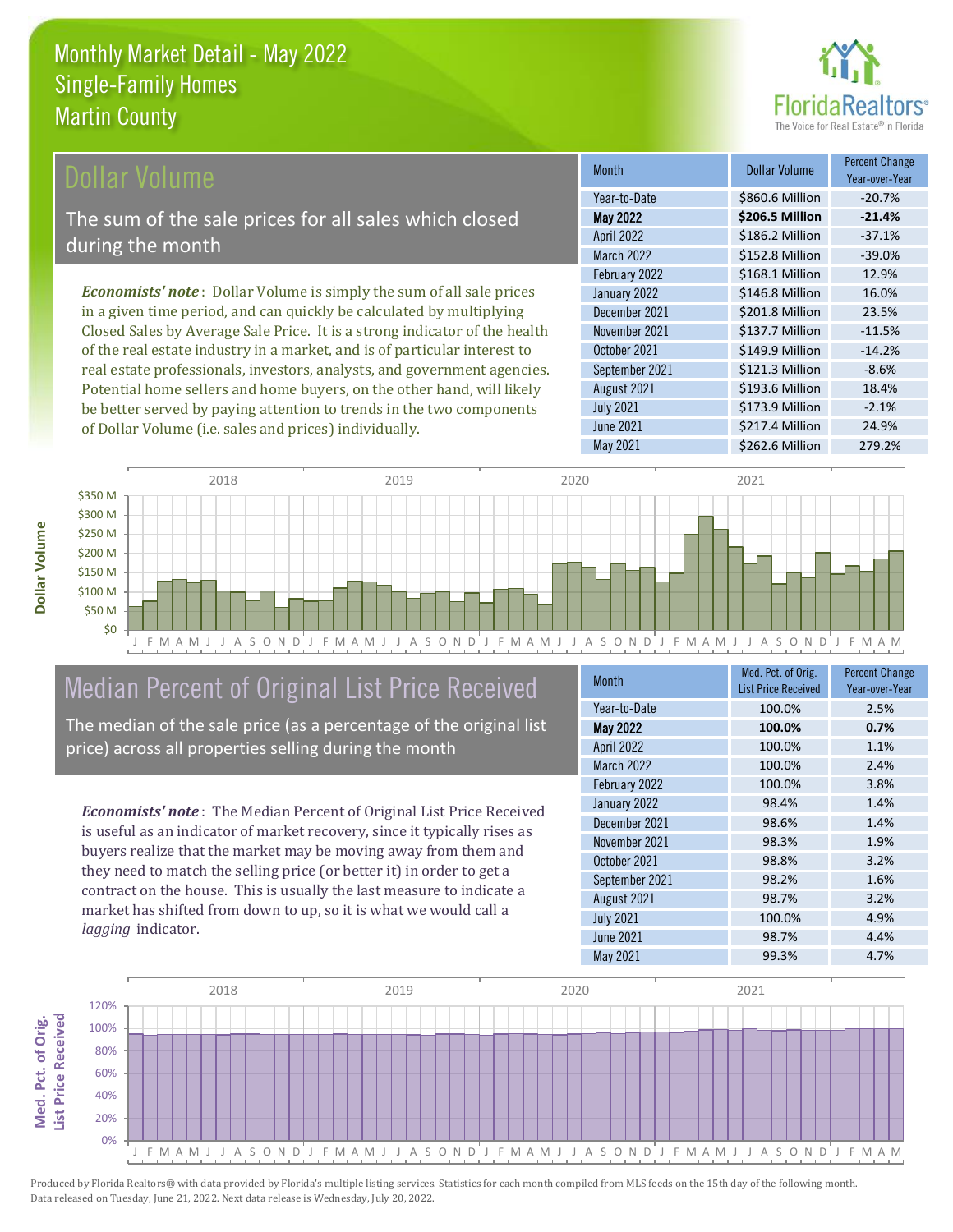

# Median Time to Contract

The median number of days between the listing date and contract date for all Closed Sales during the month

*Economists' note* : Like Time to Sale, Time to Contract is a measure of the length of the home selling process calculated for sales which closed during the month. The difference is that Time to Contract measures the number of days between the initial listing of a property and the signing of the contract which eventually led to the closing of the sale. When the gap between Median Time to Contract and Median Time to Sale grows, it is usually a sign of longer closing times and/or declining numbers of cash sales.

| Month            | Median Time to<br>Contract | <b>Percent Change</b><br>Year-over-Year |
|------------------|----------------------------|-----------------------------------------|
| Year-to-Date     | 10 Days                    | $-47.4%$                                |
| <b>May 2022</b>  | 11 Days                    | $-8.3%$                                 |
| April 2022       | 8 Days                     | $-33.3%$                                |
| March 2022       | 9 Days                     | $-57.1%$                                |
| February 2022    | 11 Days                    | $-67.6%$                                |
| January 2022     | 13 Days                    | $-48.0%$                                |
| December 2021    | 14 Days                    | $-26.3%$                                |
| November 2021    | 12 Days                    | $-60.0%$                                |
| October 2021     | 15 Days                    | $-54.5%$                                |
| September 2021   | 16 Days                    | $-36.0%$                                |
| August 2021      | 12 Days                    | $-67.6%$                                |
| <b>July 2021</b> | 12 Days                    | $-82.9%$                                |
| <b>June 2021</b> | 11 Days                    | $-82.8%$                                |
| May 2021         | 12 Days                    | $-70.0%$                                |



# Median Time to Sale

**Median Time to Contract**

**Median Time to** 

The median number of days between the listing date and closing date for all Closed Sales during the month

*Economists' note* : Time to Sale is a measure of the length of the home selling process, calculated as the number of days between the initial listing of a property and the closing of the sale. *Median* Time to Sale is the amount of time the "middle" property selling this month was on the market. That is, 50% of homes selling this month took *less* time to sell, and 50% of homes took *more* time to sell. Median Time to Sale gives a more accurate picture than Average Time to Sale, which can be skewed upward by small numbers of properties taking an abnormally long time to sell.

| <b>Month</b>      | <b>Median Time to Sale</b> | <b>Percent Change</b><br>Year-over-Year |
|-------------------|----------------------------|-----------------------------------------|
| Year-to-Date      | 50 Days                    | $-23.1%$                                |
| <b>May 2022</b>   | 51 Days                    | $-13.6%$                                |
| April 2022        | 47 Days                    | $-16.1%$                                |
| <b>March 2022</b> | 49 Days                    | $-23.4%$                                |
| February 2022     | 51 Days                    | $-37.0%$                                |
| January 2022      | 55 Days                    | $-19.1%$                                |
| December 2021     | 57 Days                    | $-12.3%$                                |
| November 2021     | 53 Days                    | $-31.2%$                                |
| October 2021      | 53 Days                    | $-32.1%$                                |
| September 2021    | 56 Days                    | $-16.4%$                                |
| August 2021       | 55 Days                    | $-30.4%$                                |
| <b>July 2021</b>  | 55 Days                    | $-50.0%$                                |
| <b>June 2021</b>  | 59 Days                    | $-42.2%$                                |
| May 2021          | 59 Days                    | $-33.0%$                                |

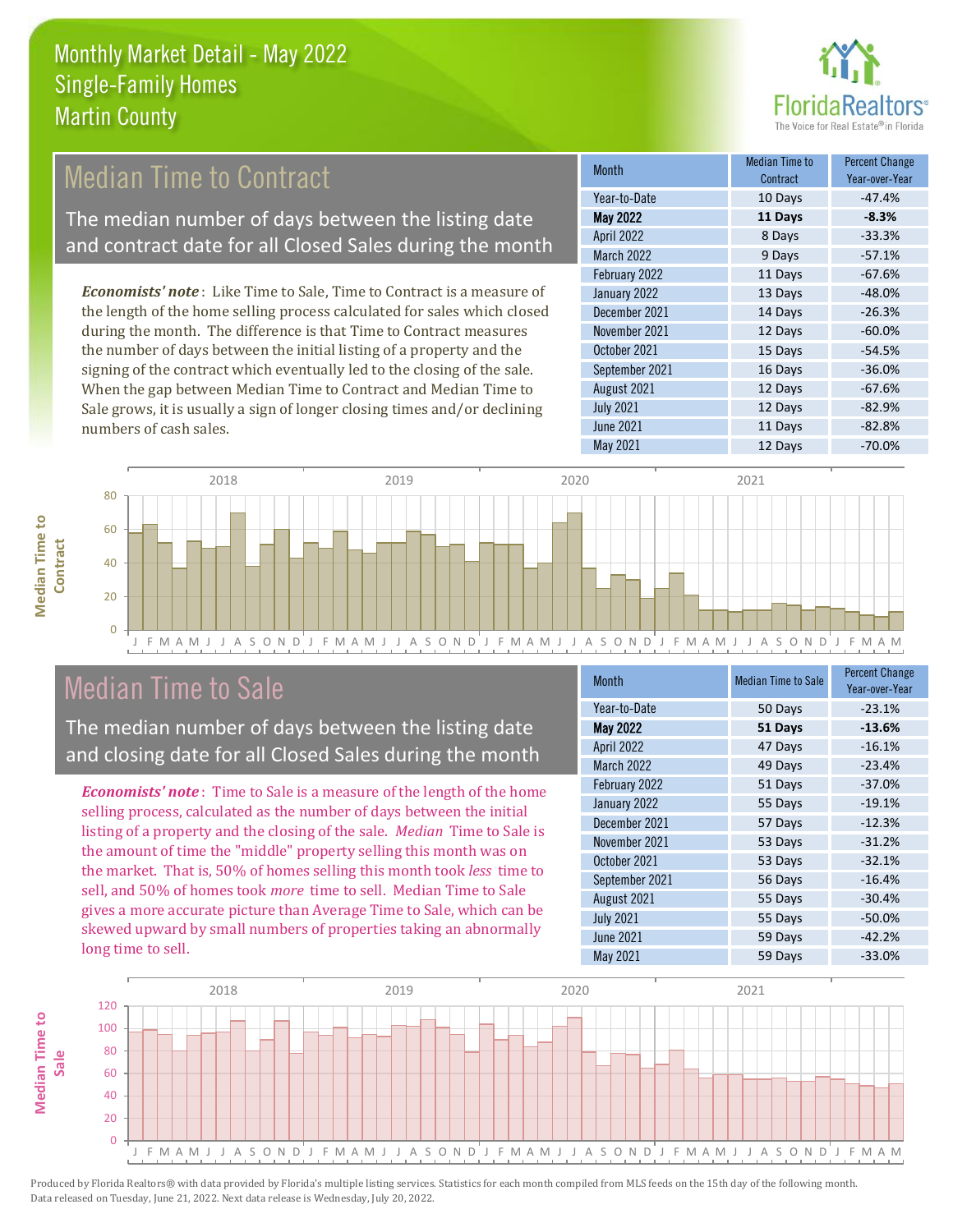distressed properties for sale.



| <b>New Pending Sales</b>                                                       | <b>Month</b>      | <b>New Pending Sales</b> | <b>Percent Change</b><br>Year-over-Year |
|--------------------------------------------------------------------------------|-------------------|--------------------------|-----------------------------------------|
|                                                                                | Year-to-Date      | 1.007                    | $-31.0%$                                |
| The number of listed properties that went under                                | <b>May 2022</b>   | 195                      | $-27.2%$                                |
| contract during the month                                                      | <b>April 2022</b> | 203                      | $-31.9%$                                |
|                                                                                | <b>March 2022</b> | 202                      | $-27.6%$                                |
|                                                                                | February 2022     | 196                      | $-35.5%$                                |
| <b>Economists' note</b> : Because of the typical length of time it takes for a | January 2022      | 211                      | $-31.9%$                                |
| sale to close, economists consider Pending Sales to be a decent                | December 2021     | 179                      | $-11.8%$                                |
| indicator of potential future Closed Sales. It is important to bear in         | November 2021     | 180                      | $-28.9%$                                |
| mind, however, that not all Pending Sales will be closed successfully.         | October 2021      | 197                      | $-29.1%$                                |
| So, the effectiveness of Pending Sales as a future indicator of Closed         | September 2021    | 215                      | $-21.8%$                                |
| Sales is susceptible to changes in market conditions such as the               | August 2021       | 205                      | $-19.0\%$                               |

J F M A M J J A S O N D J F M A M J J A S O N D J F M A M J J A S O N D J F M A M J J A S O N D J F M A M  $\Omega$ 50 100 150 200 250 300 350 2018 2019 2020 2021

# New Listings

The number of properties put onto the market during the month

availability of financing for homebuyers and the inventory of

*Economists' note* : New Listings tend to rise in delayed response to increasing prices, so they are often seen as a lagging indicator of market health. As prices rise, potential sellers raise their estimations of value—and in the most recent cycle, rising prices have freed up many potential sellers who were previously underwater on their mortgages. Note that in our calculations, we take care to not include properties that were recently taken off the market and quickly relisted, since these are not really *new* listings.

| <b>Month</b>      | <b>New Listings</b> | <b>Percent Change</b><br>Year-over-Year |
|-------------------|---------------------|-----------------------------------------|
| Year-to-Date      | 1,240               | $-12.9%$                                |
| <b>May 2022</b>   | 281                 | 1.8%                                    |
| <b>April 2022</b> | 257                 | $-18.4%$                                |
| <b>March 2022</b> | 262                 | $-14.9%$                                |
| February 2022     | 228                 | $-16.8%$                                |
| January 2022      | 212                 | $-15.2%$                                |
| December 2021     | 142                 | $-33.0%$                                |
| November 2021     | 169                 | $-33.5%$                                |
| October 2021      | 189                 | $-27.3%$                                |
| September 2021    | 217                 | $-15.6%$                                |
| August 2021       | 209                 | $-12.9%$                                |
| <b>July 2021</b>  | 248                 | $-8.1%$                                 |
| June 2021         | 277                 | 14.9%                                   |
| May 2021          | 276                 | $-9.5%$                                 |

July 2021 231 -18.4% June 2021 229 229 -27.3% May 2021 268 -3.9%



Produced by Florida Realtors® with data provided by Florida's multiple listing services. Statistics for each month compiled from MLS feeds on the 15th day of the following month. Data released on Tuesday, June 21, 2022. Next data release is Wednesday, July 20, 2022.

**New Listings**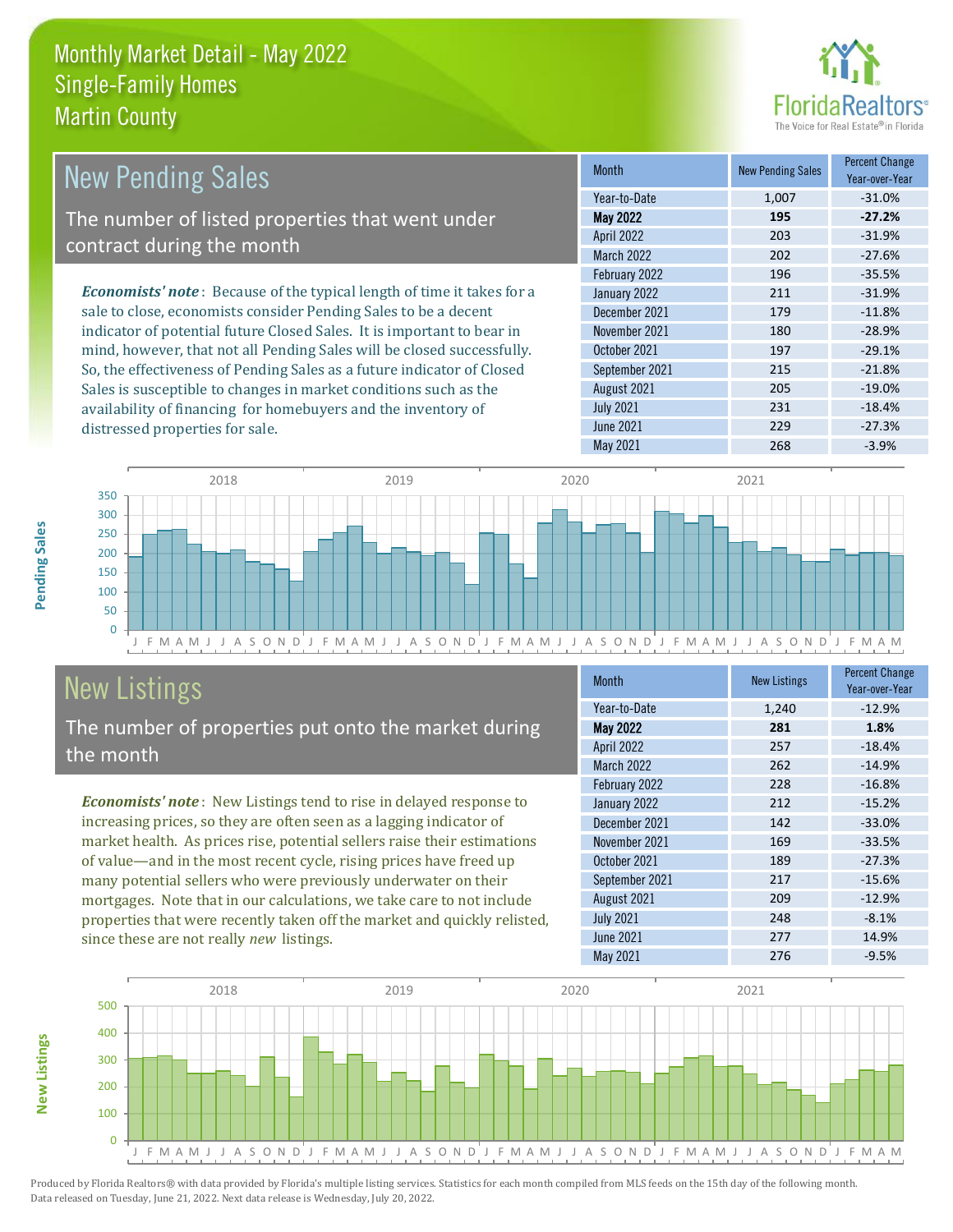

# Inventory (Active Listings) The number of property listings active at the end of the month

*Economists' note* : There are a number of ways to define and calculate Inventory. Our method is to simply count the number of active listings on the last day of the month, and hold this number to compare with the same month the following year. Inventory rises when New Listings are outpacing the number of listings that go off-market (regardless of whether they actually sell). Likewise, it falls when New Listings aren't keeping up with the rate at which homes are going off-market.

| <b>Month</b>             | Inventory | <b>Percent Change</b><br>Year-over-Year |  |  |
|--------------------------|-----------|-----------------------------------------|--|--|
| <b>YTD (Monthly Avg)</b> | 232       | $-29.7%$                                |  |  |
| <b>May 2022</b>          | 341       | 23.6%                                   |  |  |
| April 2022               | 268       | $-6.0%$                                 |  |  |
| <b>March 2022</b>        | 223       | $-34.4%$                                |  |  |
| February 2022            | 178       | $-49.1%$                                |  |  |
| January 2022             | 152       | $-62.3%$                                |  |  |
| December 2021            | 175       | $-64.3%$                                |  |  |
| November 2021            | 231       | $-53.6%$                                |  |  |
| October 2021             | 251       | $-50.5%$                                |  |  |
| September 2021           | 290       | $-46.1%$                                |  |  |
| August 2021              | 302       | $-46.0%$                                |  |  |
| <b>July 2021</b>         | 305       | $-54.5%$                                |  |  |
| June 2021                | 304       | $-57.3%$                                |  |  |
| May 2021                 | 276       | $-69.4%$                                |  |  |



# Months Supply of Inventory

An estimate of the number of months it will take to deplete the current Inventory given recent sales rates

*Economists' note* : MSI is a useful indicator of market conditions. The benchmark for a balanced market (favoring neither buyer nor seller) is 5.5 months of inventory. Anything higher is traditionally a buyers' market, and anything lower is a sellers' market. There is no single accepted way of calculating MSI. A common method is to divide current Inventory by the most recent month's Closed Sales count, but this count is a usually poor predictor of future Closed Sales due to seasonal cycles. To eliminate seasonal effects, we use the 12-month average of monthly Closed Sales instead.

| <b>Month</b>             | <b>Months Supply</b> | <b>Percent Change</b><br>Year-over-Year |  |
|--------------------------|----------------------|-----------------------------------------|--|
| <b>YTD (Monthly Avg)</b> | 1.1                  | $-21.4%$                                |  |
| May 2022                 | 1.7                  | 54.5%                                   |  |
| April 2022               | 1.3                  | 8.3%                                    |  |
| March 2022               | 1.0                  | $-33.3%$                                |  |
| February 2022            | 0.8                  | $-46.7%$                                |  |
| January 2022             | 0.7                  | $-61.1%$                                |  |
| December 2021            | 0.8                  | $-63.6%$                                |  |
| November 2021            | 1.0                  | $-56.5%$                                |  |
| October 2021             | 1.0                  | $-58.3%$                                |  |
| September 2021           | 1.2                  | $-53.8%$                                |  |
| August 2021              | 1.2                  | $-57.1%$                                |  |
| <b>July 2021</b>         | 1.2                  | $-64.7%$                                |  |
| <b>June 2021</b>         | 1.2                  | $-68.4%$                                |  |
| May 2021                 | 1.1                  | $-77.1%$                                |  |

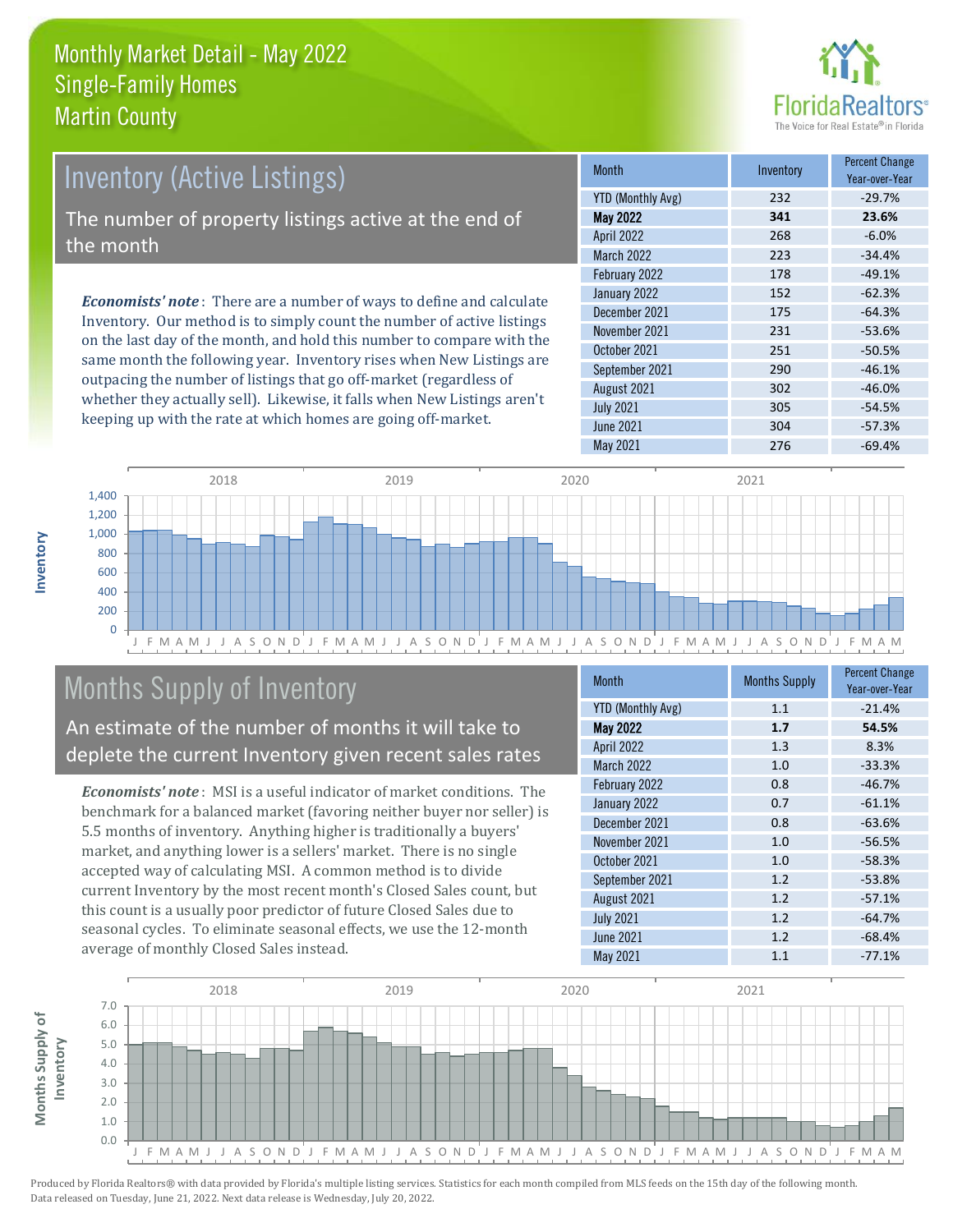than changes from one month to the next.



#### *Economists' note:* Closed Sales are one of the simplest—yet most important—indicators for the residential real estate market. When comparing Closed Sales across markets of different sizes, we recommend comparing the percent changes in sales rather than the number of sales. Closed Sales (and many other market metrics) are affected by seasonal cycles, so actual trends are more accurately represented by year-over-year changes (i.e. comparing a month's sales  $$250,000 - $299,999$  3 -88.0% \$300,000 - \$399,999 32 -40.7% \$400,000 - \$599,999 68 9.7% \$600,000 - \$999,999 57 -8.1% \$150,000 - \$199,999 0 -100.0% \$200,000 - \$249,999 8 -57.9% \$100,000 - \$149,999 0 -100.0% Sale Price Closed Sales Percent Change Year-over-Year Less than \$50,000 0 0 N/A  $$50.000 - $99.999$  0  $-100.0\%$ Closed Sales by Sale Price The number of sales transactions which closed during the month

 $\Omega$ 10 20 30 40 50 60 70 80 Less than \$50,000 \$50,000 - \$99,999 \$100,000 - \$149,999 \$150,000 - \$199,999 \$200,000 - \$249,999 \$250,000 - \$299,999 \$300,000 - \$399,999 \$400,000 - \$599,999 \$600,000 - \$999,999 \$1,000,000 or more **May 2021** May 2022  $\Omega$ 10 20 30 40 50 60 70 80

### Median Time to Contract by Sale Price The median number of days between the listing date and contract date for all Closed Sales during the month

to the amount of sales in the same month in the previous year), rather

*Economists' note* : Like Time to Sale, Time to Contract is a measure of the length of the home selling process calculated for sales which closed during the month. The difference is that Time to Contract measures the number of days between the initial listing of a property and the signing of the contract which eventually led to the closing of the sale. When the gap between Median Time to Contract and Median Time to Sale grows, it is usually a sign of longer closing times and/or declining numbers of cash sales.

| Sale Price            | Median Time to<br>Contract | <b>Percent Change</b><br>Year-over-Year |
|-----------------------|----------------------------|-----------------------------------------|
| Less than \$50,000    | (No Sales)                 | N/A                                     |
| $$50,000 - $99,999$   | (No Sales)                 | N/A                                     |
| $$100,000 - $149,999$ | (No Sales)                 | N/A                                     |
| $$150,000 - $199,999$ | (No Sales)                 | N/A                                     |
| \$200,000 - \$249,999 | 16 Days                    | $-5.9%$                                 |
| \$250,000 - \$299,999 | 33 Days                    | 65.0%                                   |
| \$300,000 - \$399,999 | 9 Days                     | 0.0%                                    |
| \$400,000 - \$599,999 | 11 Days                    | 22.2%                                   |
| \$600,000 - \$999,999 | 8 Days                     | $-20.0%$                                |
| \$1,000,000 or more   | 11 Days                    | -62.1%                                  |

\$1,000,000 or more 48 26.3%



**Closed Sales**

**Median Time to Contract Median Time to Contract**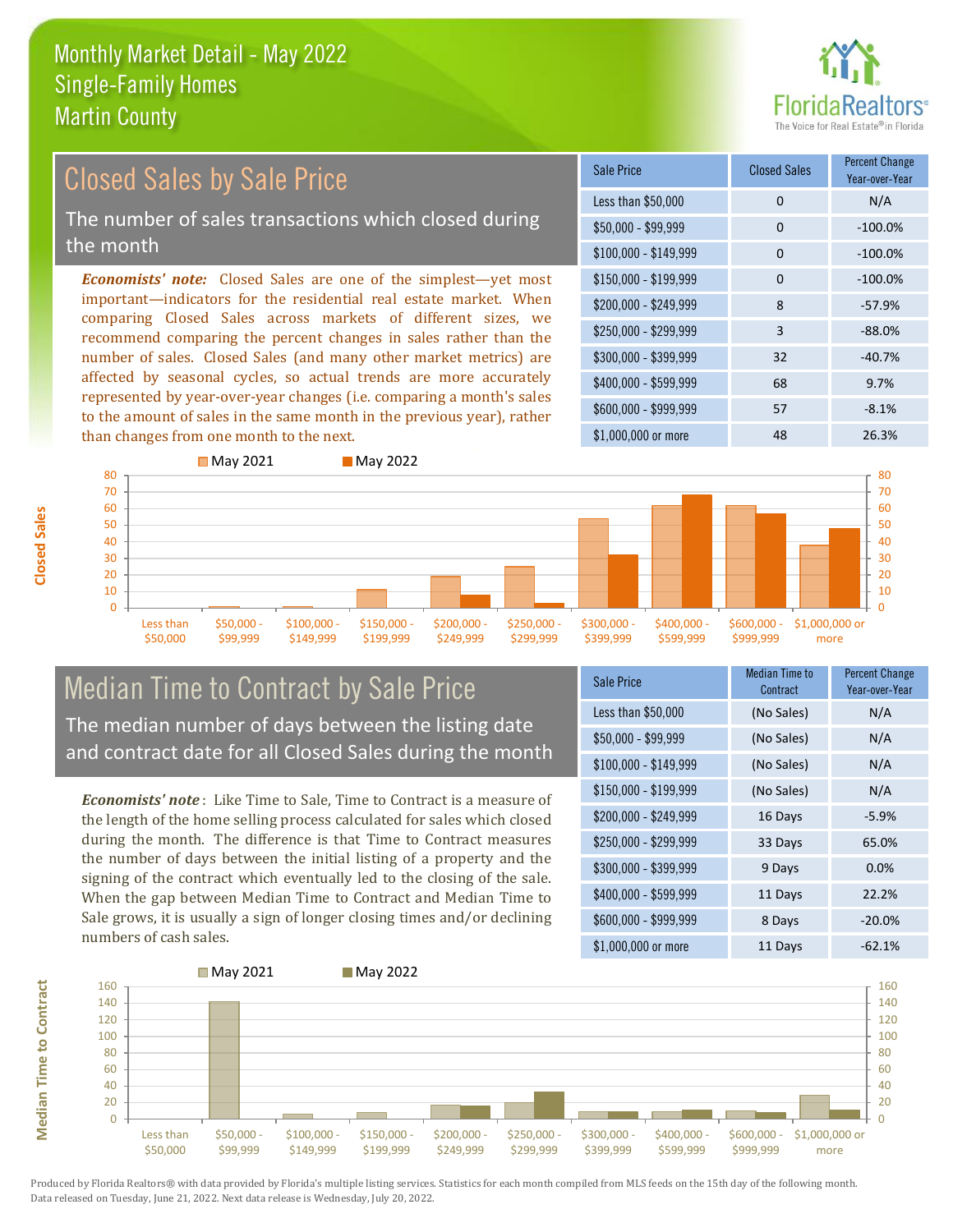

# New Listings by Initial Listing Price

The number of properties put onto the market during the month

*Economists' note:* New Listings tend to rise in delayed response to increasing prices, so they are often seen as a lagging indicator of market health. As prices rise, potential sellers raise their estimations of value—and in the most recent cycle, rising prices have freed up many potential sellers who were previously underwater on their mortgages. Note that in our calculations, we take care to not include properties that were recently taken off the market and quickly relisted, since these are not really *new* listings.

 $M<sub>0</sub>$ , 2021 May 2022

| <b>Initial Listing Price</b> | <b>New Listings</b> | <b>Percent Change</b><br>Year-over-Year |
|------------------------------|---------------------|-----------------------------------------|
| Less than \$50,000           | 0                   | N/A                                     |
| $$50,000 - $99,999$          | 0                   | $-100.0%$                               |
| $$100,000 - $149,999$        | 0                   | N/A                                     |
| \$150,000 - \$199,999        | 4                   | 0.0%                                    |
| \$200,000 - \$249,999        | 5                   | $-37.5%$                                |
| \$250,000 - \$299,999        | 11                  | $-57.7%$                                |
| \$300,000 - \$399,999        | 34                  | $-39.3%$                                |
| \$400,000 - \$599,999        | 60                  | $-13.0%$                                |
| \$600,000 - \$999,999        | 80                  | 17.6%                                   |
| \$1,000,000 or more          | 87                  | 97.7%                                   |



**Inventory**

|     |           | $\Box$ ividy $2021$ |              | $\Box$ ividy 2022 |              |              |              |              |              |                |
|-----|-----------|---------------------|--------------|-------------------|--------------|--------------|--------------|--------------|--------------|----------------|
| 100 |           |                     |              |                   |              |              |              |              |              | 100            |
| 90  |           |                     |              |                   |              |              |              |              |              | 90             |
| 80  |           |                     |              |                   |              |              |              |              |              | 80             |
| 70  |           |                     |              |                   |              |              |              |              |              | 70             |
| 60  |           |                     |              |                   |              |              |              |              |              | 60             |
| 50  |           |                     |              |                   |              |              |              |              |              | 50             |
| 40  |           |                     |              |                   |              |              |              |              |              | 40             |
| 30  |           |                     |              |                   |              |              |              |              |              | 30             |
| 20  |           |                     |              |                   |              |              |              |              |              | 20             |
|     |           |                     |              |                   |              |              |              |              |              |                |
| 10  |           |                     |              |                   |              |              |              |              |              | 10             |
| 0   |           |                     |              |                   |              |              |              |              |              |                |
|     | Less than | $$50,000 -$         | $$100,000 -$ | $$150,000 -$      | $$200,000 -$ | $$250,000 -$ | $$300,000 -$ | $$400,000 -$ | $$600,000 -$ | \$1,000,000 or |
|     | \$50,000  | \$99,999            | \$149,999    | \$199,999         | \$249,999    | \$299,999    | \$399,999    | \$599,999    | \$999,999    | more           |
|     |           |                     |              |                   |              |              |              |              |              |                |

#### Inventory by Current Listing Price The number of property listings active at the end of the month

*Economists' note* : There are a number of ways to define and calculate Inventory. Our method is to simply count the number of active listings on the last day of the month, and hold this number to compare with the same month the following year. Inventory rises when New Listings are outpacing the number of listings that go off-market (regardless of whether they actually sell). Likewise, it falls when New Listings aren't keeping up with the rate at which homes are going off-market.

| <b>Current Listing Price</b> | Inventory      | <b>Percent Change</b><br>Year-over-Year |
|------------------------------|----------------|-----------------------------------------|
| Less than \$50,000           | 0              | N/A                                     |
| \$50,000 - \$99,999          | 0              | $-100.0%$                               |
| $$100,000 - $149,999$        | 0              | N/A                                     |
| $$150,000 - $199,999$        | 3              | $-25.0%$                                |
| \$200,000 - \$249,999        | $\mathfrak{p}$ | 0.0%                                    |
| \$250,000 - \$299,999        | 9              | $-57.1%$                                |
| \$300,000 - \$399,999        | 32             | $-27.3%$                                |
| \$400,000 - \$599,999        | 55             | $-3.5%$                                 |
| \$600,000 - \$999,999        | 87             | 19.2%                                   |
| \$1,000,000 or more          | 153            | 106.8%                                  |